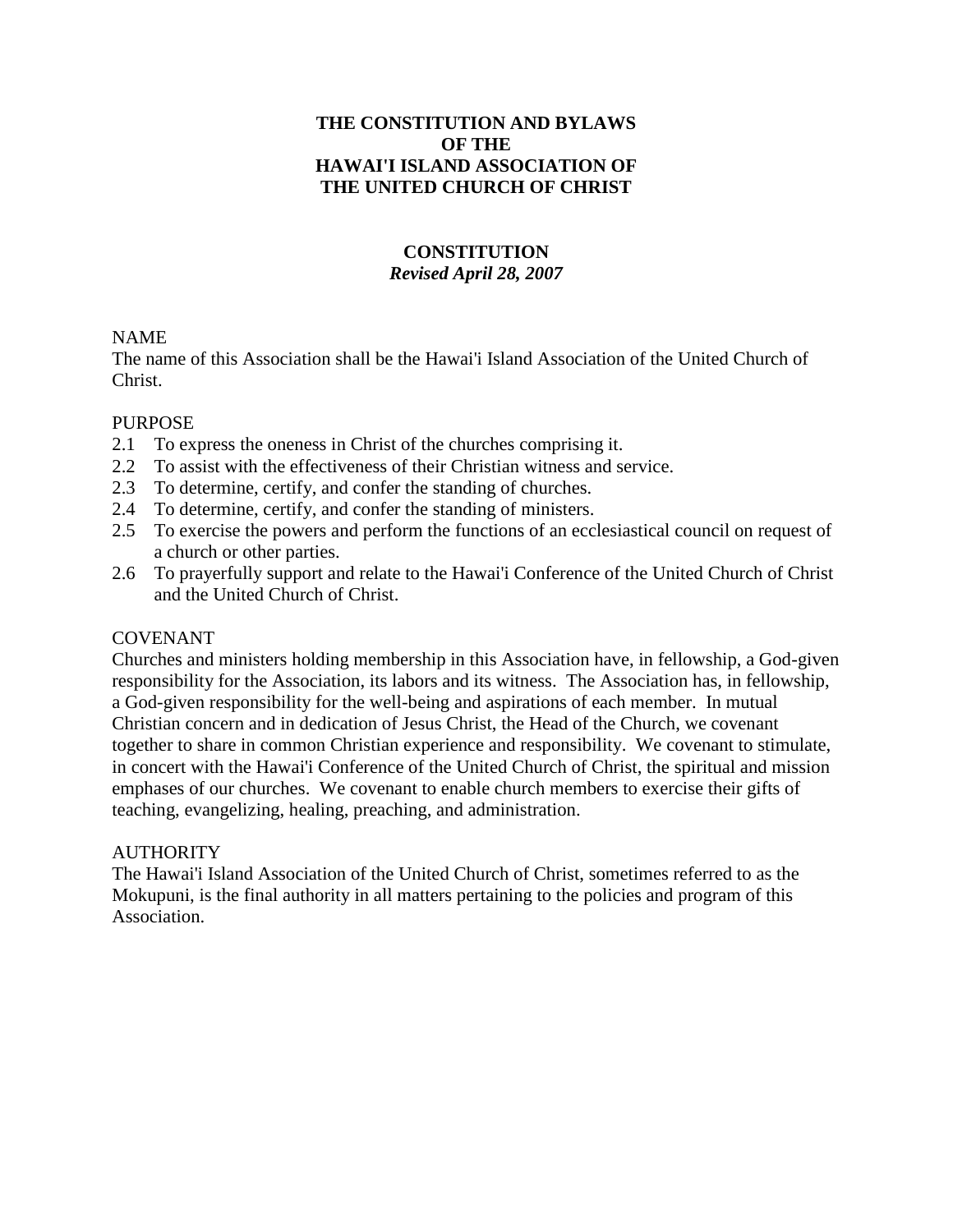#### **BYLAWS** *Revised May 31, 2014*

#### ARTICLE I: MEMBERSHIP

All United Church of Christ (UCC) and Congregational churches in the Hawai'i Conference of the United Church of Christ (HCUCC) on the island of Hawai'i are welcome to participate in the life of the Hawai'i Island Association of the United Church of Christ (HIAUCC).

- 1.1 The Association's membership shall be comprised of churches, ministers, associate and honorary members.
- 1.2 Definition of Membership Categories
- 1.2.1 Churches: UCC and Congregational churches on the island of Hawai'i with standing in HIAUCC.
- 1.2.2 Ministers: Ordained, licensed and commissioned ministers with standing in HIAUCC.<sup>1</sup>
- 1.2.3 Associate Members: UCC and Congregational churches on the island of Hawai'i with standing in AHEC; ministers with standing in AHEC who are serving churches in the island of Hawai'i; ministers without standing in HIAUCC and serving HIAUCC churches; students in care of HIAUCC churches.
- 1.2.4 Honorary Members: Members of HCUCC staff who are not regular members, official representatives of the General Synod and of national boards, agencies and covenanted ministries of the UCC in attendance at any meeting of HIAUCC.

#### ARTICLE II: RIGHTS & RESPONSIBILITIES

The rights and responsibilities of the members of the Hawai'i Island Association of the United Church of Christ shall include:

- 2.1 Voting Rights
- 2.1.1 Each member church and each Associate member church is entitled to be represented by two voting delegates at all HIAUCC meetings. Member churches with over 200 members may have one additional voting delegate for each additional 100 active members or major fraction thereof.
- 2.1.2 Each member church and each Associate member church is allowed a youth delegate, twenty-two years of age or younger, with vote, in addition to delegates provided for in Section 2.1.1 above.

<sup>&</sup>lt;sup>1</sup> "An ordained minister engaged in parish ministry has standing in the association in which the local church served has standing" (UCC Manual on Ministry, Section 3, p.30).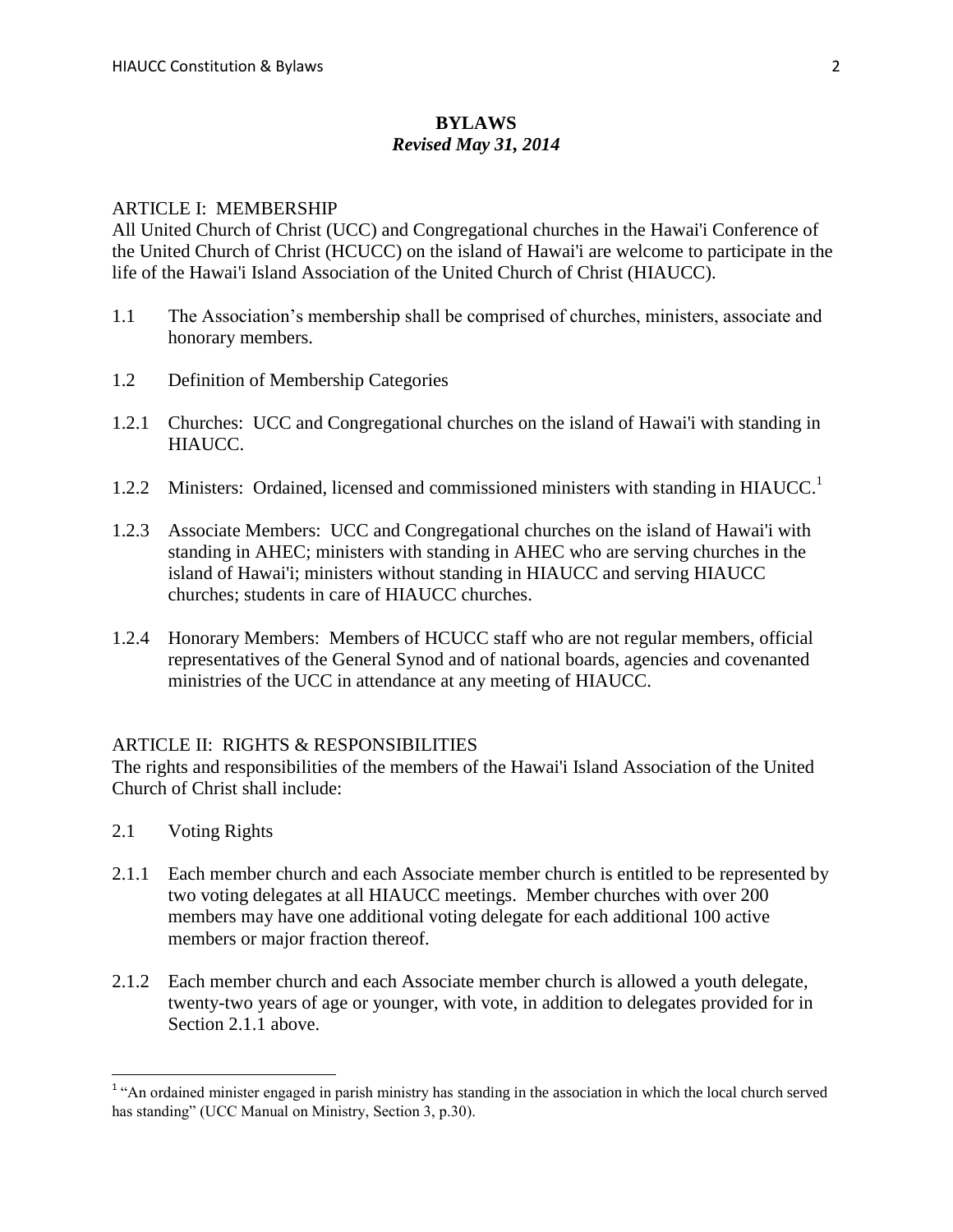- 2.1.3 Each minister with standing in HIAUCC and each Associate member minister is entitled to one vote at all meetings.
- 2.1.4 Each Associate member is entitled to vote at all meetings.
- 2.1.5 Honorary members will have voice but no vote at all meetings.
- 2.1.6 There shall be no proxy voting at any meeting.
- 2.2 Dues
- 2.2.1 Each member and associate church will pay per capita dues based on the total number of active members as reported to the HCUCC for the previous calendar year.
- 2.2.2 The amount of dues will be determined annually by the Association at its spring meeting. Dues will be for the fiscal year beginning July 1 and are due at the Fall meeting.
- 2.2.3 Churches that do not fulfill their responsibilities (full participation and paying dues) are of special concern to the Association. With prayer and due diligence, the Executive Board will work to restore the church to active participation. If the matter persists for two consecutive years, Church and Ministry Committee may consider making recommendations to the Executive Board regarding standing.
- 2.3 Churches
- 2.3.1 Each church is expected to participate fully in the life and work of this Association, embracing its identity as part of the United Church of Christ.
- 2.3.2 The autonomy of the local church is inherent.
- 2.3.3 Each church, in covenant, shall give prayerful consideration to decisions and advice emanating from this Association, the Hawai'i Conference of the United Church of Christ and the General Synod.
- 2.4 Ministers
- 2.4.1 Each minister with standing is expected to enter fully into the life and work of this Association.
- 2.5 Associate Members are expected to participate in the mission of this Association.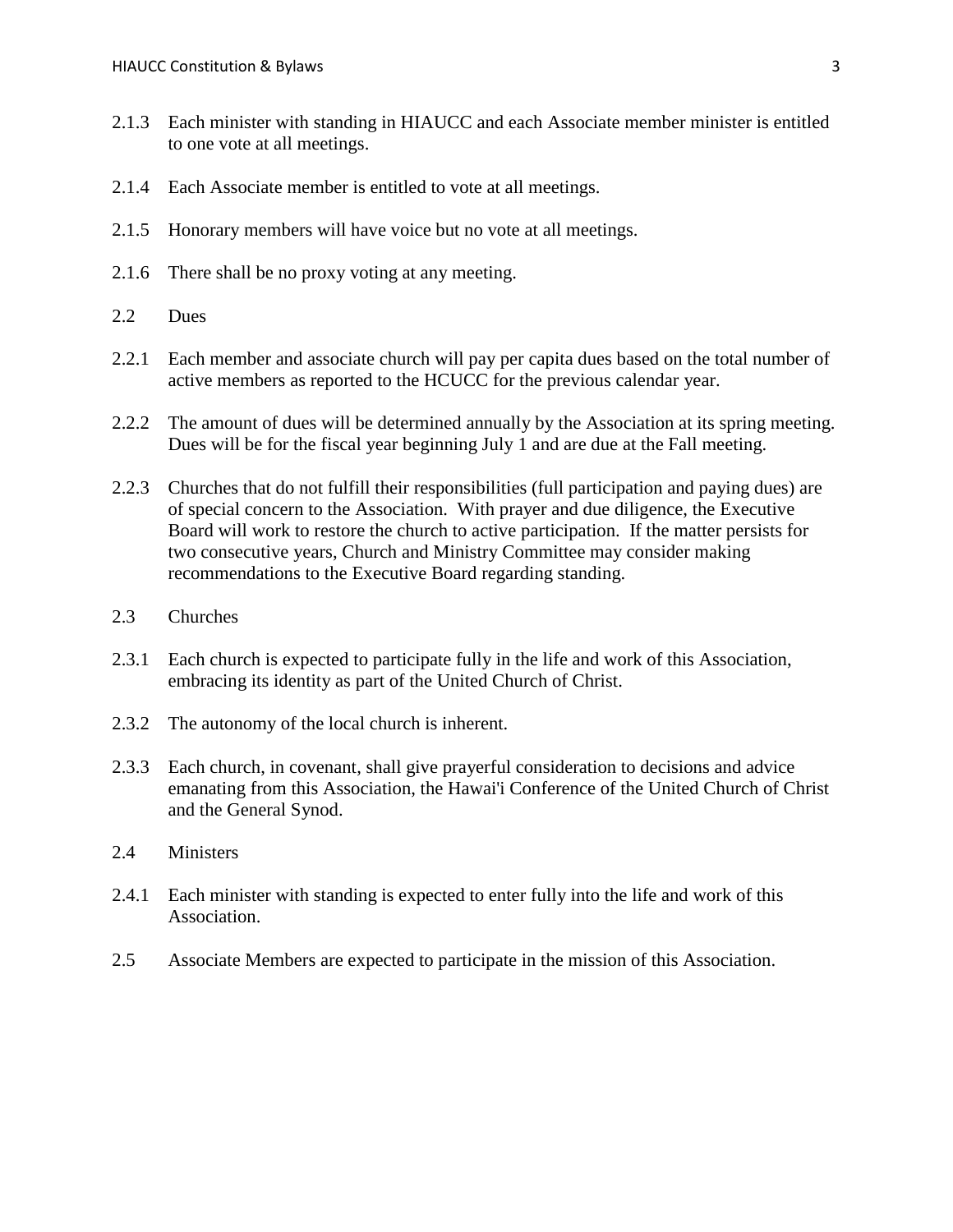### ARTICLE III: MEETINGS

#### 3.1 Meetings

At least two meetings of the Association shall be held annually. The Fall Aha Mokupuni shall ordinarily be held the last weekend of October. The Spring Aha Mokupuni shall ordinarily be held the last weekend of April the time and place being determined by the Executive Board. These regular meetings shall not only be characterized by the business of the Association, but shall be an opportunity for worship, fellowship, and inspiration. Each regular meeting will, therefore, include worship and communion. Other meetings may be called by the Executive Board or at the request of five member churches.

3.1.1 Notice of all meetings shall be sent to the churches and to ministerial and lay members of the Association at least four weeks prior to any meeting and noting the time, place and topics to be considered. Notice must be sent by U.S. mail or via electronic mail or fax. It is the churches' and ministers' responsibility to inform the Secretary of the Association of the correct postal and email address and fax numbers and the Secretary shall circulate a list of such address/numbers once a year to all member churches and ministers and shall make any corrections promptly.

#### 3.2 Quorum

At least one-third of the member churches must be represented to constitute a quorum, which is necessary to conduct business.

### 3.3 Rules of Order

*Robert's Rules of Order* shall be followed in the conduct of official business.

### ARTICLE IV: EXECUTIVE BOARD

The Executive Board shall serve as the governing body of the HIAUCC between Association meetings.

#### 4.1 Membership

The Executive Board shall consist of the following officers elected from the member churches of this Association: President, Vice President, Secretary, Treasurer, East Hawai'i Representative, West Hawai'i Representative, Association representatives to the Hawai'i Conference Ministries, and chairpersons of Association committees. Ex officio members shall include the Conference Minister (or his/her designee) and any current member at large of the Hawai'i Conference Council (or its legal successor) who is from this Association. Ex officio members are without vote.

#### 4.2 Meetings

The Executive Board shall meet at the call of the President or any four members of the Executive Board. The presence of a majority of the Executive Board shall constitute a quorum. The number of meetings held shall be determined by the Executive Board.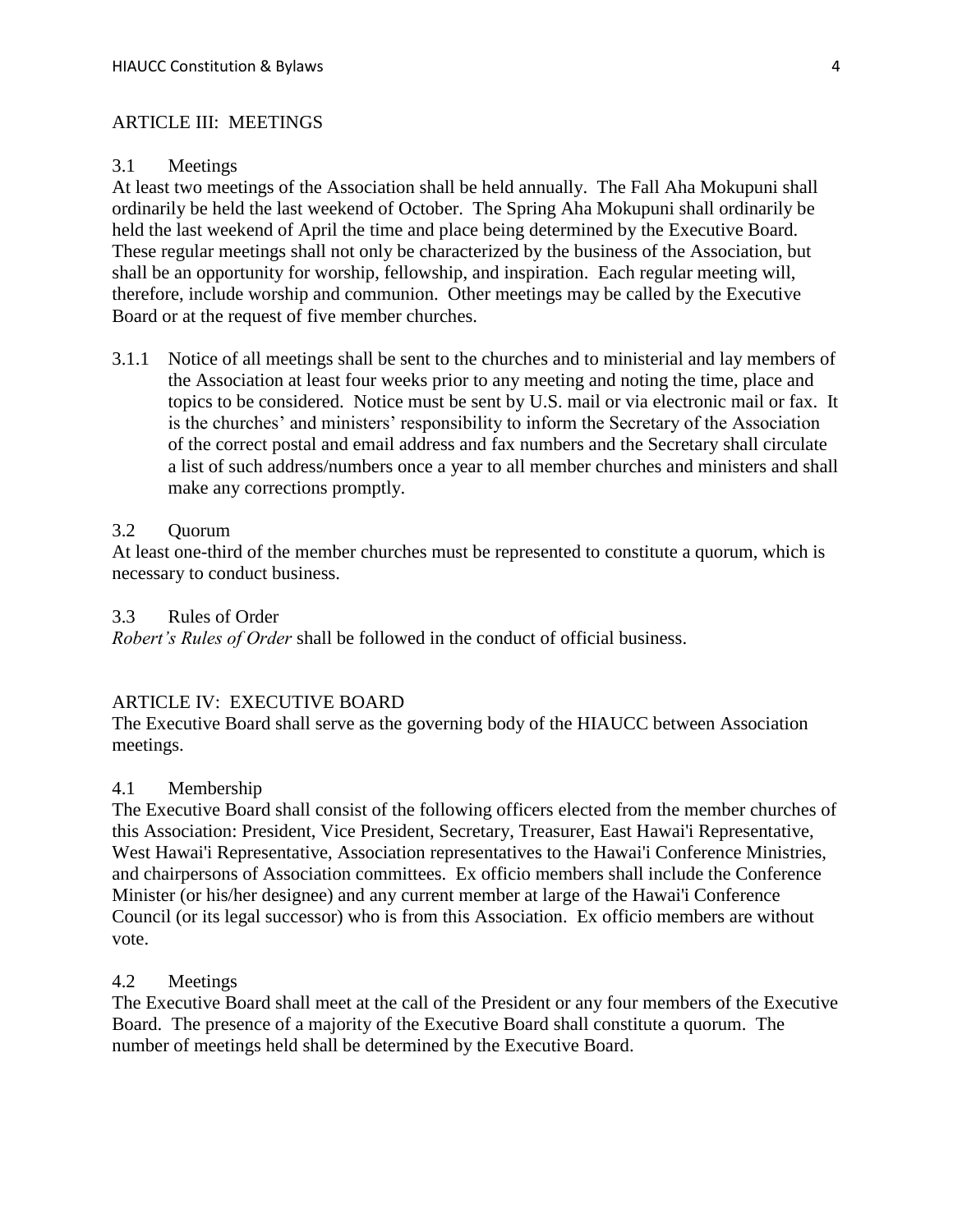## ARTICLE V: OFFICERS

The officers of the HIAUCC shall be the President, Vice President, Secretary, Treasurer, East Hawai'i Representative and West Hawai'i Representative. The officers of the Association must be members or Associate members of HIAUCC. No two officers shall hold membership in the same church of the Association.

#### 5.1 Election and Terms

Officers shall be elected by secret ballot at the Spring Aha Mokupuni. The term of office shall be two years, beginning July 1. Officers may serve up to two consecutive terms. Whenever possible the positions of President and Vice President shall alternate between a minister and a lay person.

5.1.1 At the conclusion of their terms, each officer will promptly turn over to the Secretary all records and materials pertaining to their offices; the Secretary will in turn give these materials to the new officers.

### 5.2 President

The President shall preside at meetings of the Association and of the Executive Board, shall make an annual report to the Association, shall perform such other duties as the Executive Boards may prescribe, and shall be an ex officio member of all Association committees, without vote. The President may represent the Association on the HCUCC Council.

#### 5.3 Vice President

The Vice President shall assist the President in Association duties and shall perform the duties of the President in case the President is absent or unable to act. The Vice President shall serve as an ex officio member, without vote, of any Association committee when so appointed by the President.

#### 5.4 Secretary

The Secretary shall keep a permanent and accurate record of meetings and transactions of the Association and of the Executive Boards, shall give notice of meetings as provided in these Bylaws, and shall perform other such duties pertaining to this office as the Executive Board may direct. The Secretary shall keep a roll of Association churches and ministers, shall issue letters of transfer as requested by the Church and Ministry committee, and shall report on these matters annually to the Association and to the Conference.

#### 5.5 Treasurer

The Treasurer shall receive all contributions and assessments made to the Association and its committees. The Treasurer shall deposit monies and pay all bills and accounts as directed by the Executive Board or the Association. The Treasurer shall keep an accurate record of financial transactions entrusted to this office, shall provide reports at Executive Board meetings and a full report at the fall and spring Association meetings, and carry out the other duties usual to this office. The Treasurer shall prepare a budget for the Executive Board's action and on the Board's recommendations shall present it at the Spring Aha Mokupuni.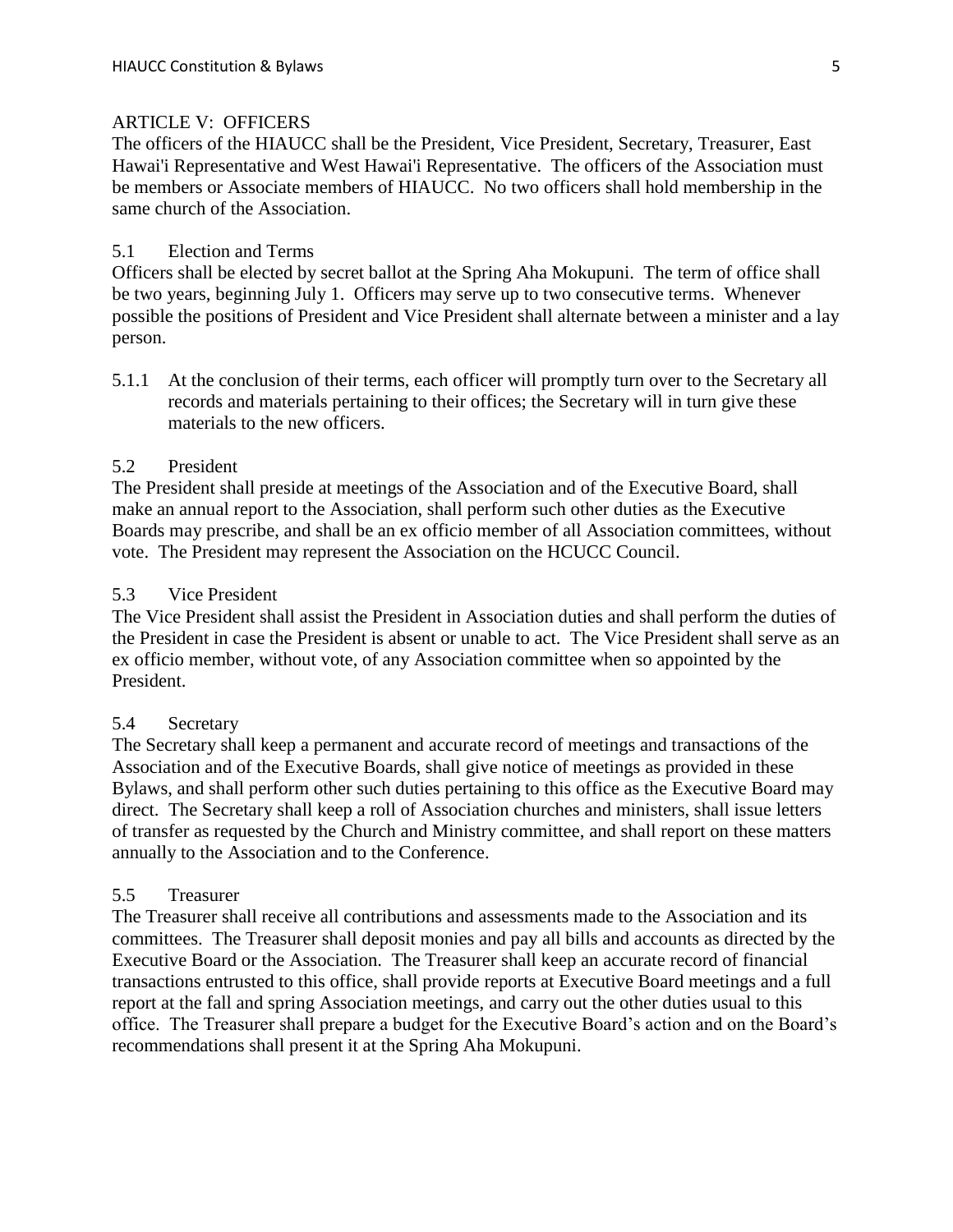### 5.6 East & West Hawai`i Representatives

The East and West Hawai'i Representatives shall serve as liaisons between congregations and the Executive Board. They shall assist the President and Conference Minister (or his/her designee) in working with the churches of their respective areas. They shall serve as the Necrology Committee.

### ARTICLE VI: STANDING COMMITTEES

Standing Committees of the Association are accountable to the Executive Board. Each Standing Committee will have specified terms for its members (including term limits) which shall conclude June 30. The members and terms of each Standing Committee shall be reported to the Spring Aha Mokupuni by the Chair of the Nominating Committee. Ordinarily, no more than two members of any Standing Committee shall be members of the same church.

Standing Committees may be created by the Executive Board subject to confirmation by the HIAUCC at its next meeting under the provisions required for a Bylaws amendment.

### 6.1 Church and Ministry Committee

The Church and Ministry Committee shall consist of a chair and five members, in two classes of two year terms, elected by the Association. Members shall include at least three ordained ministers and two lay persons. The Chairperson may be either lay or ordained. Neither the Chairperson nor any member may serve for more than three consecutive terms. An exception to this rule is that if a member currently serving is elected Chairperson of the Committee, he or she may serve as the Chairperson up to an additional two terms. The Conference Minister (or his/her designee) shall be an ex officio member of the committee without vote. The committee shall determine its frequency of meetings. It is the committee's responsibility to receive applications for standing, examine the congregations and candidates and perform other duties as prescribed by the United Church of Christ Manual on Ministry. The committee shall make recommendations to the Association for licensure, ordination and installation. The committee shall maintain appropriate records of candidates and ministers as well as an accurate and current record of the standing of churches in this Association. The Manual on Ministry shall govern the work of the committee. In the case of conflict between these Bylaws and the Manual on Ministry, the Manual on Ministry shall be controlling.

#### 6.2 Nominating Committee

The Nominating Committee shall consist of a chair and five members, in two classes of two year terms, elected by the Association. The committee shall develop a slate of nominees for all elected positions of the Association, which it will submit to the membership 30 days prior to elections, which will take place at the Spring Aha Mokupuni. The committee will give care to ensure balanced representation, especially as it relates to lay/ordained, gender and geographic diversity.

6.2.1 The Nominating Committee shall prepare a slate of nominees to fill positions as allowed for or requested by the HCUCC or UCC, which it will submit to the membership 30 days prior to elections, which will take place at the Spring Aha Mokupuni.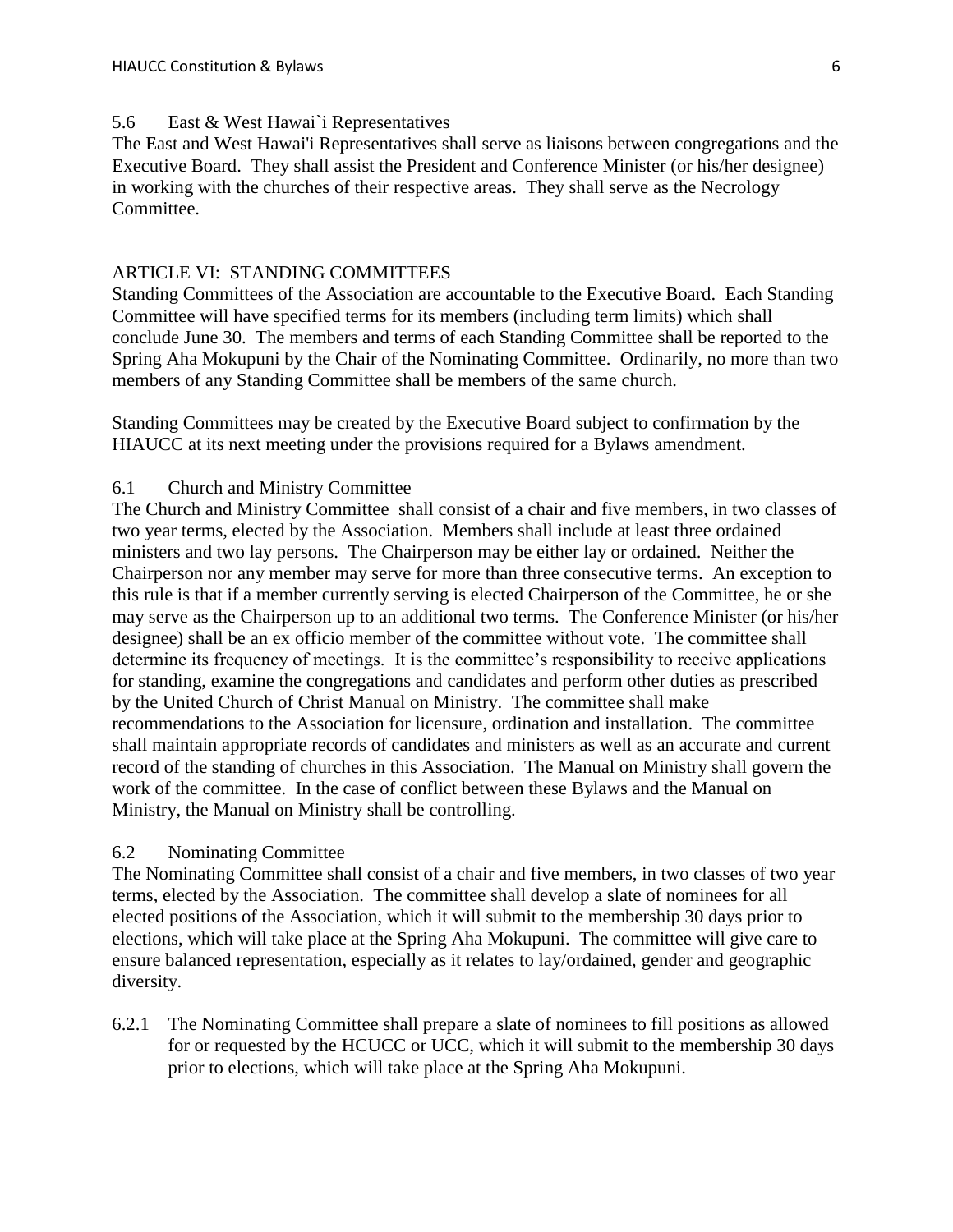6.2.2 Vacancies that occur between elections shall be filled by appointment by the Executive Board, subject to confirmation at the next Aha Mokupuni.

## 6.3 Special Committees

Special Committees, Task Forces, and Mission Groups shall be created by the Executive Board as may be required.

## 6.4 Other Entities

HIAUCC members serving on HCUCC or UCC entities are requested to make an annual written report concerning the work of the entity they serve on.

## ARTICLE VII: ELECTIONS

The annual election and the installation of officers shall take place at the Spring Aha Mokupuni.

- 7.1 Nominations
- 7.1.1 Names and qualifications of nominees shall be submitted to member churches and ministers at least thirty days before the election.
- 7.1.2 The consent of all nominees shall be obtained prior to the election.
- 7.1.3 Nominations will be accepted from the floor.
- 7.2 Election Process
- 7.2.1 The election shall be by secret ballot. A majority of the votes cast shall be sufficient for election.

# ARTICLE VIII: EXECUTION OF INSTRUMENTS

The persons authorized to make and execute all written instruments of the Association shall be the President or Vice President and the Treasurer, following approval of the Executive Board, including checks, drafts, notes, bonds, acceptances, deeds, leases and contracts.

# ARTICLE IX: FISCAL YEAR AND AUDIT

### 9.1 Fiscal Year

The fiscal year of this Association shall extend from July 1 to June 30.

# 9.2 Audit

The annual audit of the Association financial records shall be conducted by two persons appointed by the Executive Board and reported to the Association annually.